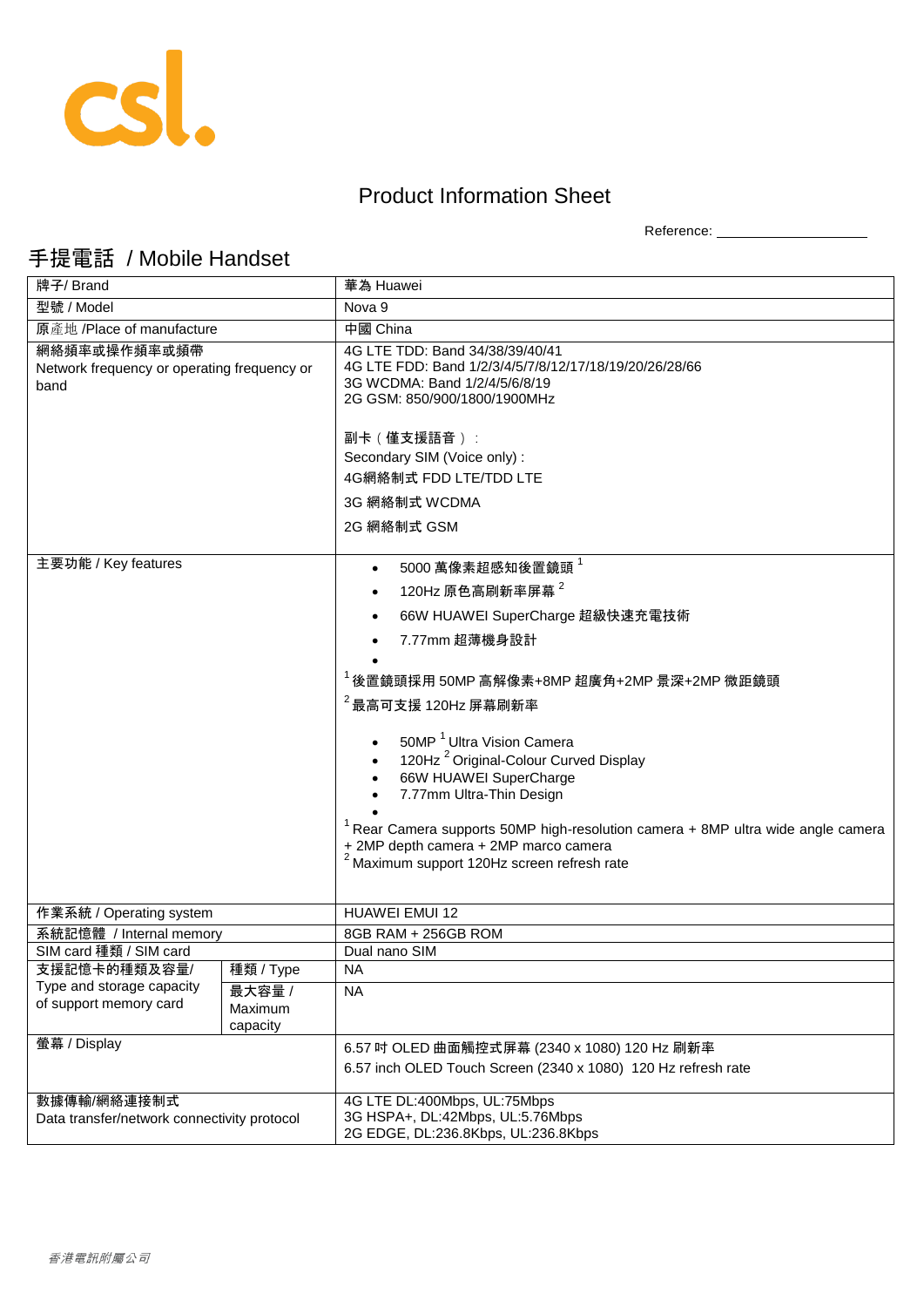

| 以像數列出的該相機鏡頭解像度 (如電話具備內                                                                        | 後置 AI 四鏡頭:                                                                                                                |
|-----------------------------------------------------------------------------------------------|---------------------------------------------------------------------------------------------------------------------------|
| 置相機) / Resolution of the camera in terms of<br>pixels (where the phone has a built-in camera) | 50MP 超高清廣角鏡頭 ( f/1.9) +                                                                                                   |
|                                                                                               | 8MP 超廣角電影鏡頭 (f/2.2) +                                                                                                     |
|                                                                                               | 2MP 景深鏡頭 (f/2.4) +                                                                                                        |
|                                                                                               | 2MP 微距鏡頭(f/2.4)                                                                                                           |
|                                                                                               | - 自動對焦                                                                                                                    |
|                                                                                               | -支援 4K 影片拍攝                                                                                                               |
|                                                                                               | 前置鏡頭:                                                                                                                     |
|                                                                                               | 32MP 自拍鏡頭(f/2.4)                                                                                                          |
|                                                                                               | -支援 4K 影片拍攝                                                                                                               |
|                                                                                               |                                                                                                                           |
|                                                                                               | Rear AI Quad Lens:                                                                                                        |
|                                                                                               | 50MP f/1.9 aperture (Wide angle)<br>8MP f/2.2 aperture (Ultra wide angle)                                                 |
|                                                                                               | 2MP(Bokeh) f/2.4 aperture                                                                                                 |
|                                                                                               | 2 MP (Macro) f/2.4 aperture                                                                                               |
|                                                                                               | Front AI Lens:                                                                                                            |
|                                                                                               | 32MP f/2.4 aperture<br>Support 4K video shooting                                                                          |
|                                                                                               |                                                                                                                           |
| 配套 / Packaging List                                                                           | 1 x 手機 / Handset                                                                                                          |
|                                                                                               | 1 x 電池 / Built-in battery                                                                                                 |
|                                                                                               | 1 x 充電器 / Charger                                                                                                         |
|                                                                                               | 1 x Type-C USB 線 / Type-C USB Cable                                                                                       |
|                                                                                               | 1 x 取卡針 / Eject pin                                                                                                       |
|                                                                                               | 1 x 快速使用手冊 / Quick Start Guide                                                                                            |
|                                                                                               | 1 x TP 保護膜(出廠已貼在手機上) / TP protective film (Attached on phone before                                                       |
|                                                                                               | delivery)<br>1 x 保護套 / Protective case                                                                                    |
|                                                                                               | 1 x 保修卡 / Warranty Card                                                                                                   |
| 產品價格/Price                                                                                    | 請參照銷售備忘錄/發票                                                                                                               |
|                                                                                               | As per Sales Memo/Invoice                                                                                                 |
| 附加費 / Additional Delivery Charge                                                              | 指定地區/ 地址 (如離島) 有可能需付額外送貨附加費<br>Additional delivery charge may be added for specific area/ location (e.g. outlying island) |
| 保修人身份 / Identity of repair service provider                                                   | 華為客戶服務中心                                                                                                                  |
|                                                                                               | HUAWEI CUSTOMER SERVICE CENTRE                                                                                            |
| 保修地址 / Repair service address                                                                 | 華為客戶服務中心 (旺角店)                                                                                                            |
|                                                                                               | 香港九龍旺角彌敦道 700號 18樓 01,02,10室                                                                                              |
|                                                                                               | Huawei Customer Service Centre (Mongkok)<br>Flat 01, 02, 10, 18/F, 700 Nathan Road, MongKok, Kowloon, Hong Kong.          |